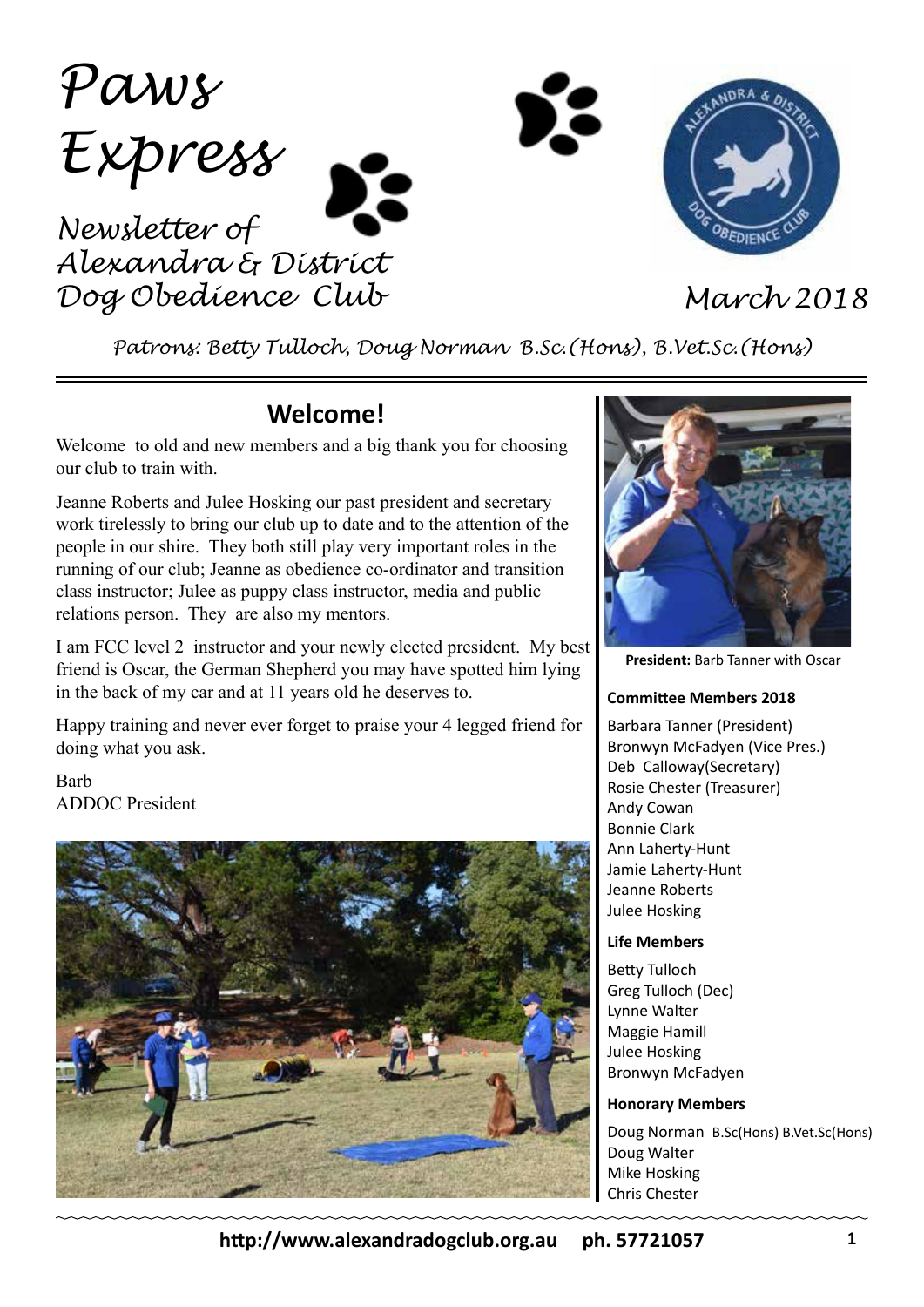# **Christmas Breakup 2017**

Our annual Christmas Breakup was celebrated once again on the last Sunday in November. Although the sky was overcast and threatening, an enthusiastic group of members and their dogs turned up for the fun and games. Unfortunately, we had to stop earlier than usual when the weather turned nasty!!

The delicious bar-b-q lunch and desserts were much appreciated and it was great to celebrate the end of another successful ADDOC year with friendly competition and laughter.

## **Welcome to new members**

Rogan & Jessica with Max Kristen with Heath Courtney with Barry Jo with Elvis Betty with Harley Helen & Steve with Leo Rod & Margaret with Storm



Fiona & Mack "really - I have to go through the tunnel too?"



Millie's rebellion - how many does it take! Jacqui & Brooke waiting their turn. Julee with Maggie's Mr Darcy



Jamie with Millie & Angus



Judges: Barb, Lynne & Jeanne

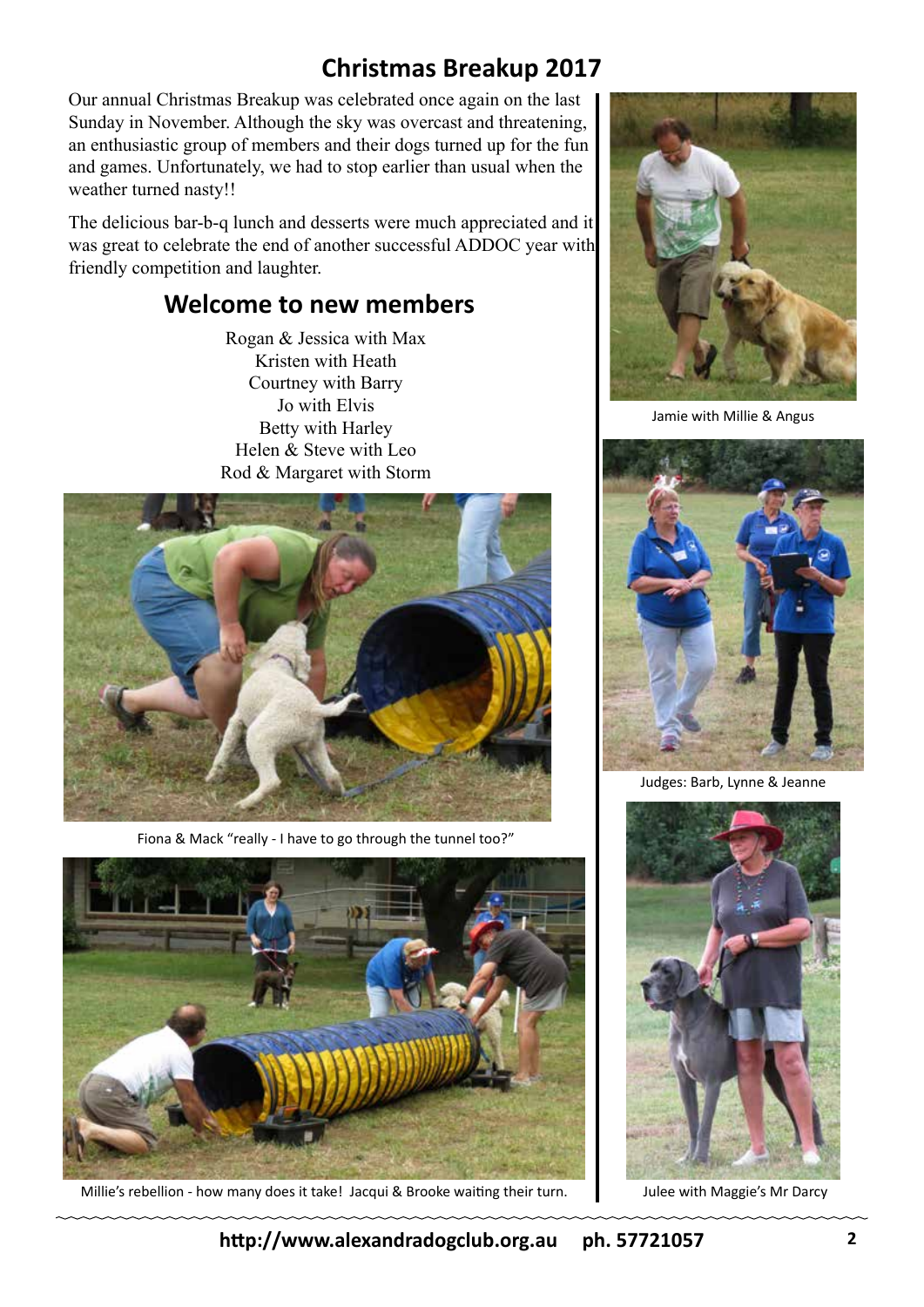

**Training Tips**



As we are at the start of a new training year I thought a review of some training "pitfalls" could be worthwhile!!

Every now and then it's good to refresh your memory. So:........

## **PITFALL No 1: Training for too long**

This is a very easy mistake to make. 5-10 minutes at any one time is plenty.

## **PITFALL No 2: Trying to do too much**

Choose ONE skill to work on (e.g. Recall on command) and if your dog gets 100% on the first attempt then STOP, end of training. Tell him how wonderful he is and play a game for a few minutes.

## **PITFALL No 3: Training when you are annoyed or frustrated**

Much better to miss a session and wait until you're both in a happy frame of mind.

## **PITFALL No 4: Not paying attention to your dog**

You need to focus completely on your dog. Are you trying to talk on your mobile or send a text? Your dog knows the minute you aren't paying attention.

## **PITFALL No 5: Forgetting to say "thank you"!**

Always use lots of praise, treats or a game at the end of a session to say "thank you" for a job well done.

Good luck and happy training, Jeanne.



**Graduates of the foundation program**



Rebecca & Albie



Karen & Duke



Robert & Rosie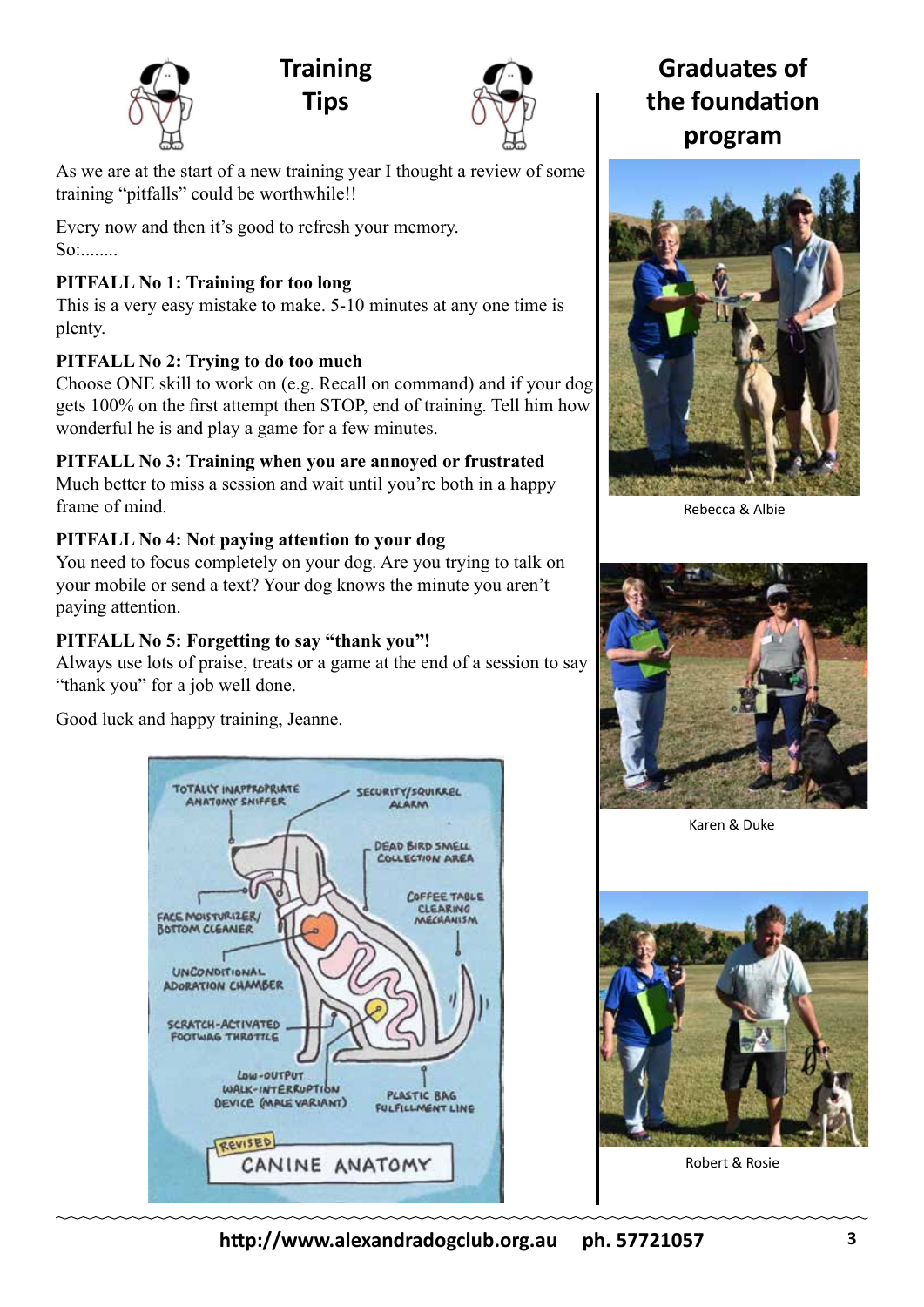# **Dogs & Handlers having Fun!**



Race preparations



Helen's Molly





Russell giving instructions to Derrick

Debbie & Heff



Ready for class



Vicki & Peter's Stella



Jacqui's Brooke